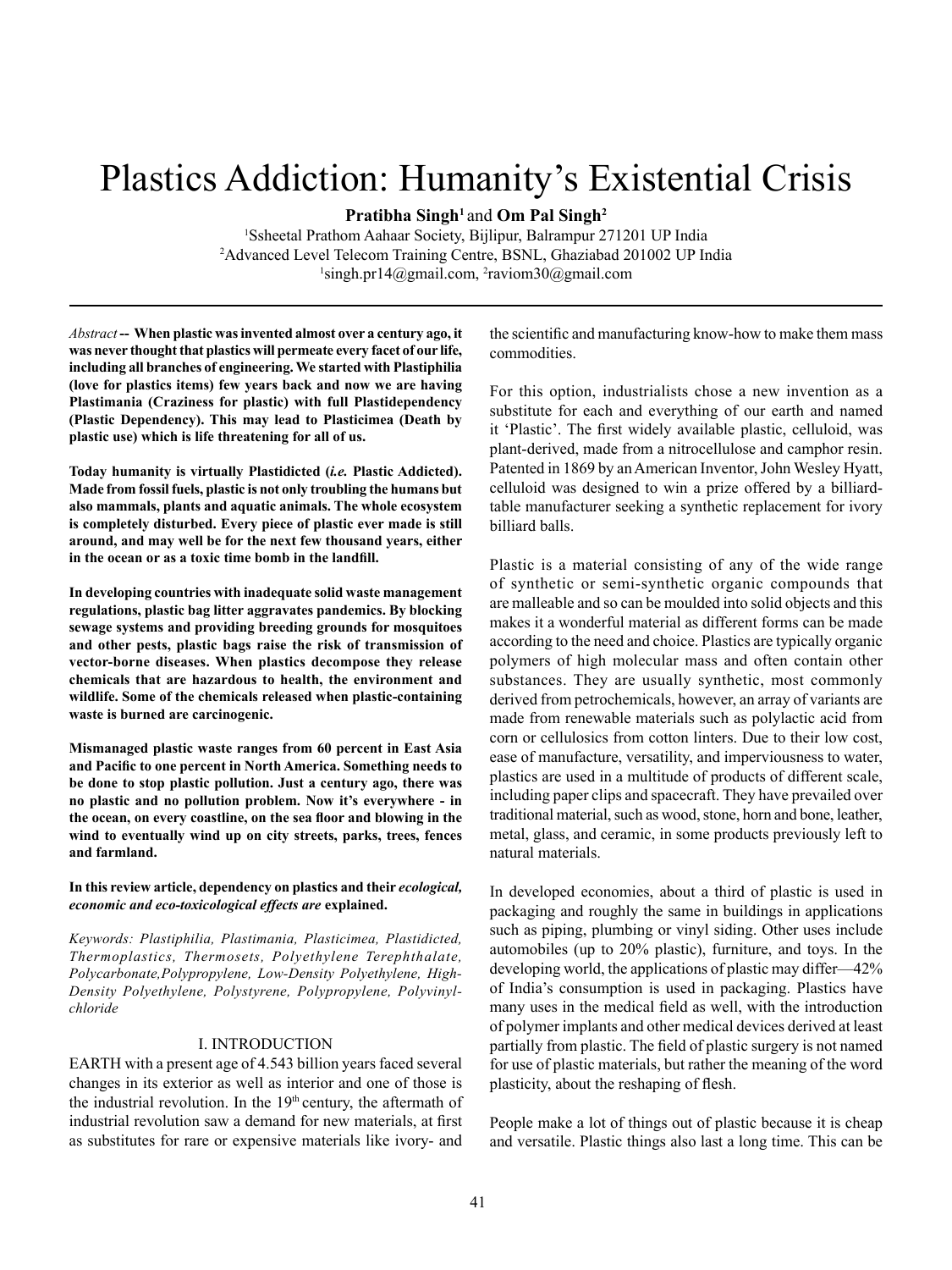very useful for people but it's one of the biggest problems for the environment. Most plastics last just about forever because no life form has yet evolved which can eat plastic. Almost everything else made by humans gets broken down, either by microbes which can use waste as food or by the natural decay of metals like steel. The sun or the pounding of waves on the seashores of the world does break up plastic into little bits but the little bits don't vanish… and that is one of the biggest problems with this human-made stuff.

## II. PLASTIC TYPES

Two main categories of plastics and their single-use applications are Thermoplastics and Thermosets (Table 1).

| Thermoplastics                             | Thermosets                                          |
|--------------------------------------------|-----------------------------------------------------|
| The most common Thermoplastics             | The most common Ther-                               |
| are:                                       | mosets are:                                         |
| Polyethylene Terephthalate (PET),          | Polyurethane (PUR),                                 |
| Polypropylene (PE),                        | Phenolic resins.                                    |
| Low-Density Polyethylene(LDPE),            | Epoxy resins,                                       |
| High-Density Polyethylene(HDPE),           | Silicone.                                           |
| Polystyrene (PS),                          | Vinyl ester,                                        |
| Expanded polystyrene (EPS),                | Acrylic resins,                                     |
| Polyvinyl-chloride (PVC),                  | Urea-formaldehyde (UF)                              |
| Polycarbonate,                             | resins                                              |
| Polypropylene (PP);                        |                                                     |
| Polylactic acid (PLA)                      |                                                     |
| and Polyhydroxyalkanoates (PHA).           |                                                     |
| Thermoplastics are a family of plas-       | Thermosets are a family                             |
| tics that can be melted when heated        | of plastics that undergo                            |
| and hardened when cooled. These            | a chemical change when                              |
| characteristics, which lend the mate-      | heated, creating a three                            |
| rial its name, are reversible. That is, it | dimensional network.                                |
| can be reheated, reshaped and frozen       |                                                     |
| repeatedly.                                |                                                     |
|                                            | cannot be re-melted and                             |
|                                            | reformed.                                           |
|                                            | After they are heated and<br>formed, these plastics |

TABLE 2 **--**MAIN POLYMERS USED IN THE PRODUC-TION OF SINGLE-USE PLASTICS

| Type        | Use                                                                                                   | Type       | Use                                                                                         |
|-------------|-------------------------------------------------------------------------------------------------------|------------|---------------------------------------------------------------------------------------------|
| <b>LDPE</b> | Bags, trays, containers,<br>food packaging film                                                       | <b>PS</b>  | Cutlery, plates and cups                                                                    |
| <b>HDPE</b> | Milk bottles, freezer<br>bags, shampoo bottles,<br>ice cream containers                               | <b>EPS</b> | Hot drink cups, insu-<br>lated food packaging,<br>protective packaging<br>for fragile items |
| <b>PET</b>  | Bottles for water and<br>other drinks, dispensing<br>containers for cleaning<br>fluids, biscuit trays | PP         | Microwave dishes, ice<br>cream tubs, potato chip<br>bags, bottle caps                       |

# TABLE 3 --PLASTICS REPLACING THE TRADITIONALLY USED MATERIALS

| Product                        | Previous typical<br>packaging material | Current typical pack-<br>aging material |
|--------------------------------|----------------------------------------|-----------------------------------------|
| Milk, edible oil               | Glass, Metal                           | 3 or 5 layer film<br>pouches            |
| Toiletries (Soap/<br>Shampoos) | Paper, Glass                           | Plastic pouches or<br>films             |
| Cement, Fertilizer             | Jute                                   | PP/HDPE woven sack                      |
| Tothpaste                      | Metal                                  | Plastic lamitube                        |

Source:- UNEP (2018). SINGLE-USE PLASTICS:A Roadmap for Sustainability

Each plastic type is different from the other. Some of them are reusable; the others produce hazardous material after several uses. Some are easily recyclable; others need a more sophisticated and intricate handling in their recycling process.

A lunch box, a water bottle, an instant noodle cup would have a number at its back or bottom. The number indicates the type of plastic used to make the product. But what number one should



Figure 1. Global plastic production by industrial sector, 2015.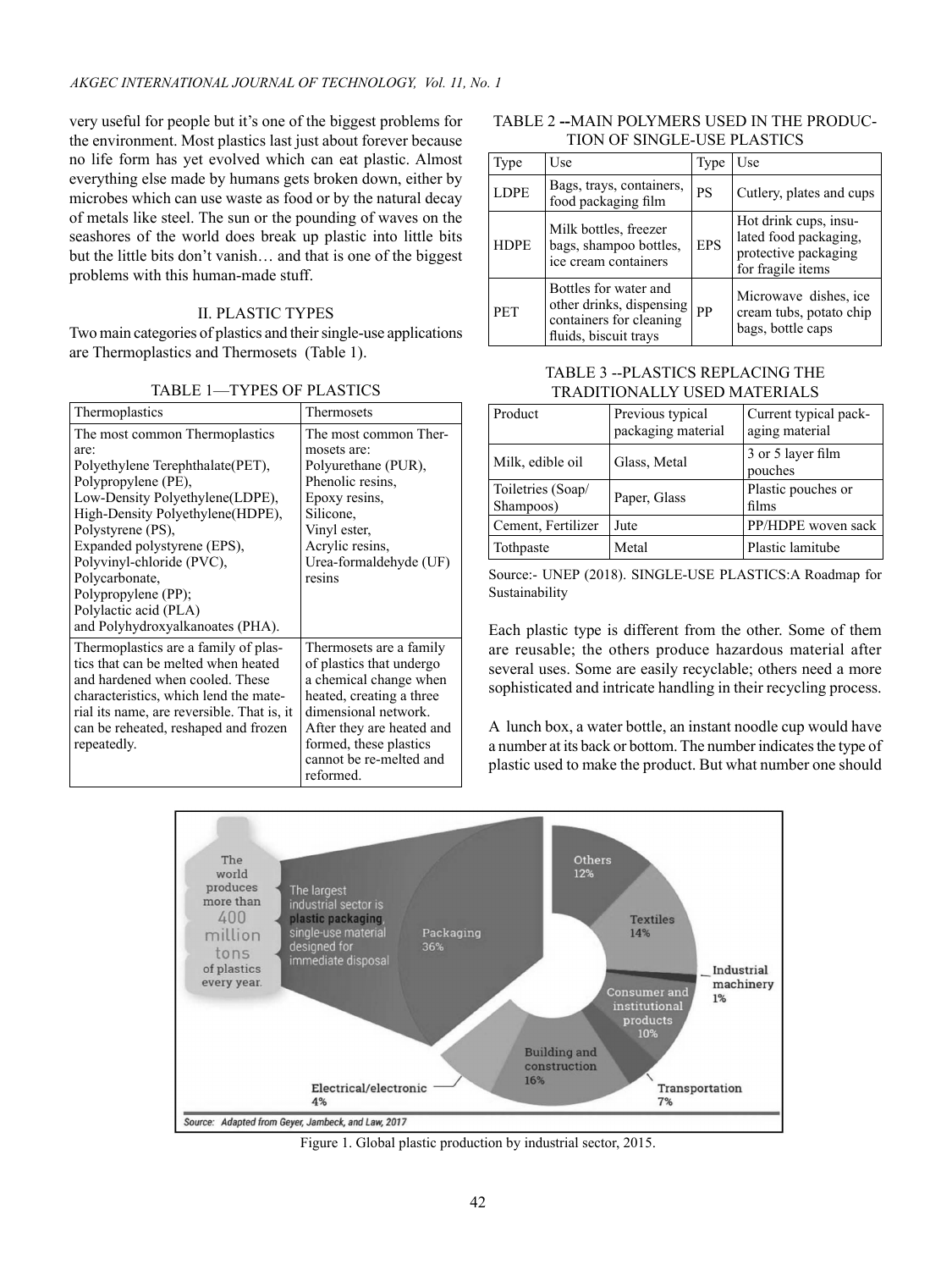

Source: Plastic Waste Management, Issues, Solutions and Case Studies, Ministry of Housing and Urban Affairs, March 2019 Figure 2. Plastic types and their end-use.

avoid and what number holds the biggest chance of damaging the environment?

*Type 1 – Polyethylene Terephthalate (PET or PETE or Polyester):* PET is also known as a wrinkle-free fiber. It's different from the plastic bag that we commonly see at the supermarket. PET is mostly used for food and drink packaging purposes due to its strong ability to prevent oxygen from getting in and spoiling the product inside. It also helps to keep the carbon dioxide in carbonated drinks from getting out. Though PET is most likely to be picked up by recycling programs, this type of plastic contains antimony trioxide—a matter that is considered as a carcinogen—capable of causing cancer in living tissue. The longer a liquid is left in a PET container, the greater the potential for the release of the antimony. Warm temperatures inside cars, garages, and enclosed storage could also increase the release of the hazardous matter.

*Type 2 – High-Density Polyethylene (HDPE):* Quite special compared to the other types, HDPE has long virtually unbranched polymer chains which makes them really dense and thus, stronger and thicker than PET. HDPE is commonly used as the grocery bag, opaque milk, juice container, shampoo bottles, and medicine bottle. Not only recyclable, HDPE is relatively more stable than PET. It is considered as a safer option for food and drink use, though some studies have shown that it can leach estrogen-mimicking additive chemicals that could disrupt the hormonal system when exposed to ultraviolet light.

*Type 3 – Polyvinyl Chloride (PVC):* PVC is typically used in toys, blister wrap, cling wrap, detergent bottles, loose-leaf binders, blood bags and medical tubing. PVC or vinyl used to be the second most widely used plastic resin in the world (after polyethylene), before the manufacture and disposal process of PVC has been declared as the cause of serious health risks and environmental pollution issues.

In terms of toxicity, PVC is considered as the most hazardous plastic. The use of it may leach a variety of toxic chemicals such as bisphenol A (BPA), phthalates, lead, dioxins, mercury, and cadmium. Several of the chemicals mentioned may cause cancer; it could also cause allergic symptoms in children and disrupt the hormonal system. PVC is also rarely accepted by recycling programs. This is why PVC is better to be avoided at all costs.

*Type 4 – Low-Density Polyethylene (LDPE):* This type of plastic has the simplest plastic polymer chemical structure, making it easy and cheap to process. LDPE polymers have significant chain branching including long side chains making it less dense and less crystalline (structurally ordered) and thus a generally thinner more flexible form of polyethylene. LDPE is mostly used for bags (grocery, dry cleaning, bread, frozen food bags, newspapers, garbage), plastic wraps; coatings for paper milk cartons and hot & cold beverage cups; some squeezable bottles (honey, mustard), food storage containers, container lids. Also used for wire and cable covering. Though some studies have shown that LDPE could also cause unhealthy hormonal effects in humans, LDPE is considered a safer plastic option for food and drink use. Unfortunately, this type of plastic is quite difficult to be recycled.

*Type 5 – Polypropylene (PP):* Stiffer and more resistant to heat, PP is widely used for hot food containers. Its strength quality is somewhere between LDPE and HDPE. Besides in thermal vests, and car parts, PP is also included in disposable diaper and sanitary pad liners. Same as LDPE, PP is considered a safer plastic option for food and drink use. Though it bears all those amazing qualities, PP isn't quite recyclable and could also cause asthma and hormone disruption.

*Type 6 – Polystyrene (PS):* Polystyrene is the Styrofoam we all commonly used for food containers, egg cartons, disposable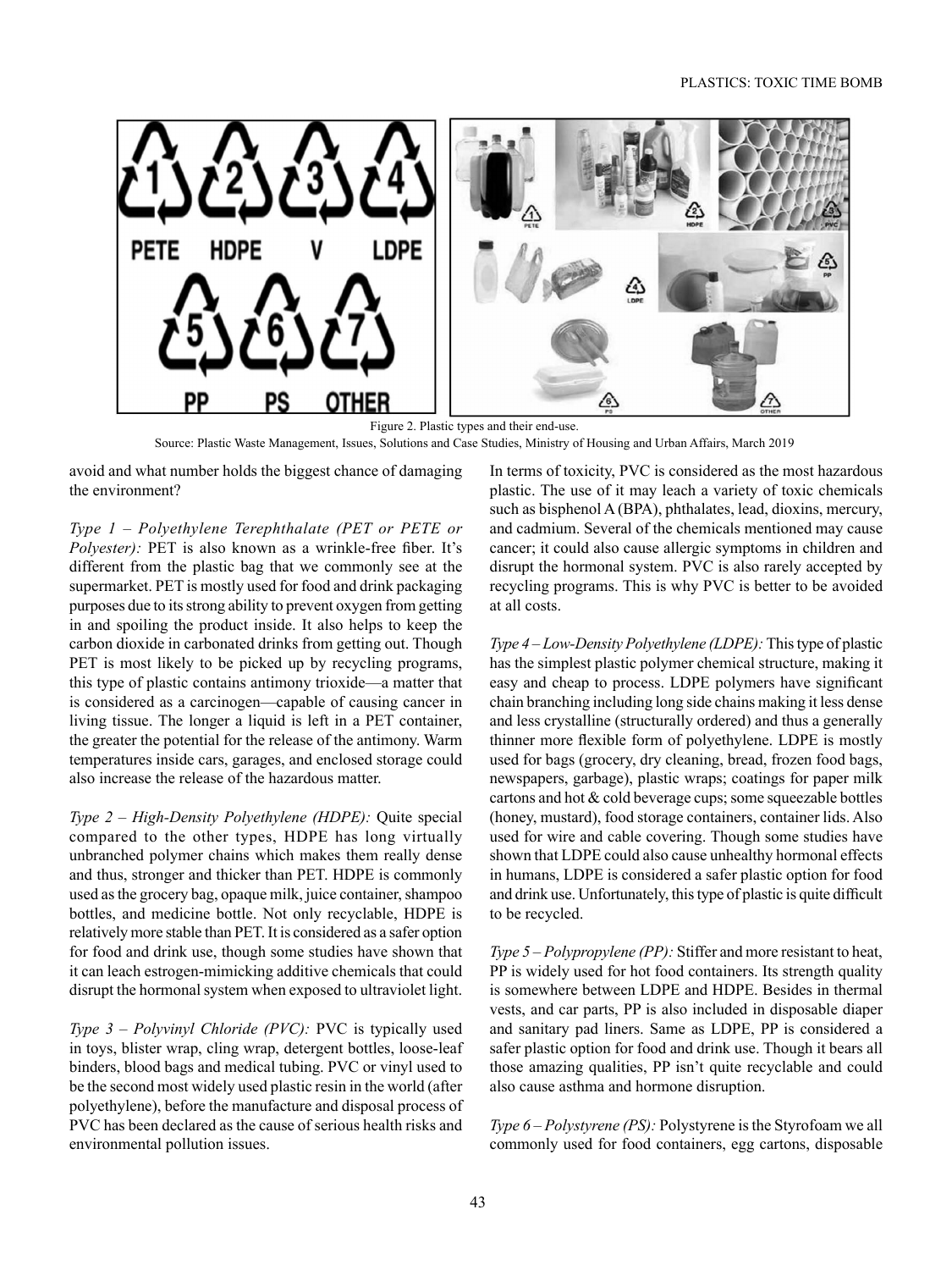cups and bowls, packaging, and also bike helmet. When exposed with hot and oily food, PS could leach styrene that is considered as brain and nervous system toxicant, it could also affect genes, lungs, liver, and immune system. On top of all of those risks, PS has a low recycling rate.

*Type 7 – Other:* Number 7 is for all plastics other than those identified by number 1-6 and also plastics that may be layered or mixed with other types of plastics, such as bioplastics. Polycarbonate (PC) is the most common plastic in this category, isn't used as much in recent years due to it being associated with bisphenol A (BPA). PC is also known by various names: Lexan, Makrolon, and Makroclear. Ironically, PC is typically used for baby bottles, sippy cups, water bottles, water gallon, metal food can liner, ketchup container, and dental sealants. Due to its toxicity, several countries have banned the use of PC for baby bottles and infant formula packaging.

The BPA contained inside PC has been linked to numerous health problems including chromosome damage in female ovaries, decreased sperm production in males, early onset of puberty, various behavioral changes, altered immune function, sex reversal in frogs, impaired brain and neurological functions, cardiovascular system damage, adult-onset (Type II) diabetes, obesity, resistance to chemotherapy, increased risk of breast cancer, prostate cancer, infertility, and metabolic disorders. Added with its very low recycle rate quality, PC is to be avoided at all cost.

- Though it varies between types, every single category of plastic could leach hazardous materials if put in an extreme situation such as extreme heat.
- 3 types of plastic that are considered as safer options among the others are Polyethylene Terephthalate (PET), High-Density Polyethylene (2-HDPE), and Polypropylene (5-PP).
- Though experts are currently working on inventing the best method and strategy to recycle all types of plastic, the 2 types of plastic that are mostly picked up by the recycling programs are Polyethylene Terephthalate (1-PET) and High-Density Polyethylene (2-HDPE).

#### III. PLASTICS ON LAND, WATER, SOIL AND AIR

*Effects of plastic on land:* Plastic pollution on land poses a threat to the plants and animals - including humans who are based on the land. Estimates of the amount of plastic concentration on land are between four and twenty three times that of the ocean. The amount of plastic poised on the land is greater and more concentrated than that in the water. Mismanaged plastic waste ranges from 60 percent in East Asia and Pacific to one percent in North America. The percentage of mismanaged plastic waste reaching the ocean annually and thus becoming plastic marine debris is between one third and one half the total mismanaged waste for that year.

Chlorinated plastic can release harmful chemicals into the surrounding soil, which can then seep into groundwater or other surrounding water sources and also the ecosystem of the world. This can cause serious harm to the species that drink the water.

*Plastic pollution in tap water:*A 2017 study found that 83% of tap water samples taken around the world contained plastic pollutants. This was the first study to focus on global drinking water pollution with plastics, and showed that with a contamination rate of 94%, tap water in the United States was the most polluted, followed by Lebanon and India. European countries such as the United Kingdom, Germany and France had the lowest contamination rate, though still as high as 72%. This means that people may be ingesting between 3,000 and 4,000 micro-particles of plastic from tap water per year. The analysis found particles of more than 2.5 microns in size, which is 2500 times bigger than a nanometer. It is currently unclear if this contamination is affecting human health, but if the water is also found to contain nano-particle pollutants, there could be adverse impacts on human well-being, according to scientists associated with the study. However, plastic tap water pollution remains understudied, as are the links to how pollution transfers between humans, air, water, and soil.

*A. Effects of plastic on oceans:* In 2012, it was estimated that there were approximately 165 million tons of plastic pollution in the world's oceans. The Ocean Conservancy reported that China, Indonesia, Philippines, Thailand, and Vietnam dump more plastic in the sea than all other countries combined. One study estimated that there are more than 5 trillion plastic pieces (defined into the four classes of small micro-plastics, large micro-plastics, meso-and macro-plastics) afloat at sea.

The litter that is being delivered into the oceans is toxic to marine life, and humans. The toxins that are components of plastic include diethylhexyl phthalate, which is a toxic carcinogen, as well as lead, cadmium, and mercury. Plankton, fish, and ultimately the human race, through the food chain, ingest these highly toxic carcinogens and chemicals. Consuming the fish that contain these toxins can cause an increase in cancer, immune disorders, and birth defects.

The majority of the litter near and in the ocean is made up of plastics and is a persistent pervasive source of marine pollution. According to the Gyres Institute, there are 5.25 trillion particles of plastic pollution that weigh as much as 270,000 tons (2016). This plastic is taken by the ocean currents and accumulates in large vortexes known as ocean gyres. The majority of the gyres become pollution dumps filled with plastic.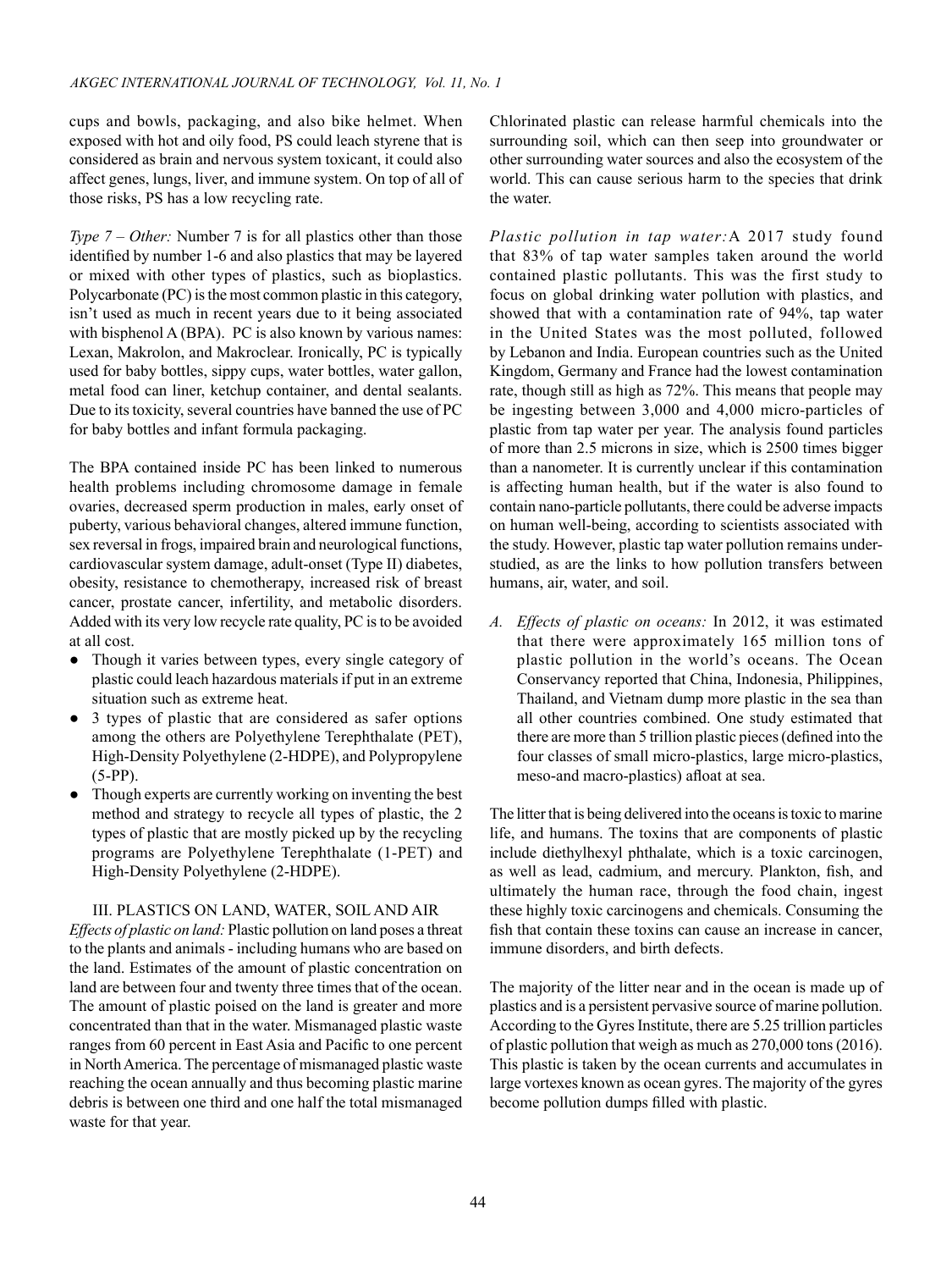*Sources of ocean-based plastic pollution:* Almost 20% of plastic debris that pollutes ocean water, which translates to 5.6 million tons, comes from ocean-based sources. MARPOL, an international treaty, "imposes a complete ban on the at-sea disposal of plastics". Merchant ships expel cargo, sewage, used medical equipment, and other types of waste that contain plastic into the ocean. Pleasure crafts release fishing gear and other types of waste, either accidentally or through negligent handling. The largest ocean-based source of plastic pollution is discarded fishing gear (including traps and nets), estimated to be up to 90% of plastic debris in some areas.

Continental plastic litter enters the ocean largely through stormwater runoff, flowing into watercourses or directly discharged into coastal waters. Plastic in the ocean has been shown to follow ocean currents which eventually form into what is known as Great Garbage Patches.

*B. Land-based sources of ocean plastic pollution:* Estimates for the contribution of land-based plastic vary widely. One study estimated that a little over 80% of plastic debris in ocean water comes from land-based sources, responsible for 0.8 million tons (790,000 long tons; 880,000 short tons) every year. In 2015, Jambeck *et al.* calculated that 275 million tons (271,000,000 long tons; 303,000,000 short tons) of plastic waste was generated in 192 coastal countries in 2010, with 4.8 to 12.7 million tons (12,500,000 long tons; 14,000,000 short tons) entering the ocean - a percentage of only up to 5%.

In a study published by *Science*, Jambeck *et al.*(2015) estimated that the ten largest emitters of oceanic plastic pollution worldwide are, from the most to the least, China, Indonesia, Philippines, Vietnam, Sri Lanka, Thailand, Egypt, Malaysia, Nigeria, and Bangladesh.

*The Great Pacific Garbage Patch:* Imagine you're sailing across the Pacific Ocean, way out of sight of land? So you don't expect your boat to be pushing through great rafts of floating plastic for mile after mile. Welcome to the great Pacific garbage patch... and to a modern myth because there aren't "great rafts of floating plastic". The "garbage patch" certainly exists — and there are several others — but the plastic is mostly small bits the size of confetti or smaller. It floats in the surface layers of the ocean forming a sort of thin 'soup'. This plastic garbage is caught in the best known of 5 giant rotating ocean currents called gyres. These floating patches of plastic debris have become worrying about new ecosystems that scientists call the "Plastisphere".

*What harm do floating plastics do?* Unfortunately, many marine animals mistake some types of plastic for food and eat them. Turtles often die because the plastic they eat blocks their digestive system so they starve. Marine mammals (like dolphins) often get trapped by plastic nets or ropes and either drown or starve to death: "ghost fishing". Great and rare sea birds like albatrosses also get tangled up in old fishing gear and die. Around 400,000 marine mammals die every year due to plastic pollution in oceans. Plastics also poison the animals that eat them. Eventually, much of the floating ocean plastic sinks to the sea floor or ends up on beaches all around the world. People don't see the rubbish on the sea floor but the animals (filter feeders like worms) accidentally eat it.

*Choking the food chain: micro-plastics and nurdles:* This is the scary stuff. You don't notice it because it's very small (less than a small pea) but it gets everywhere. Micro-plastics form in the same way sand on beaches forms: by the endless crashing and pounding of the waves which can turn big rocks and stones into sand over time. This is called mechanical erosion and it affects anything that's on the world's coasts, including the gazillions of pieces of plastic waste that end up on every beach everywhere - even on the shores of large lakes. Because very few plastics can be broken down by biological or chemical means, it is only pounding waves bashing bits of plastic against rocks and twisting it about that can actually break plastic down into very



Figure 3. Plastics in oceans.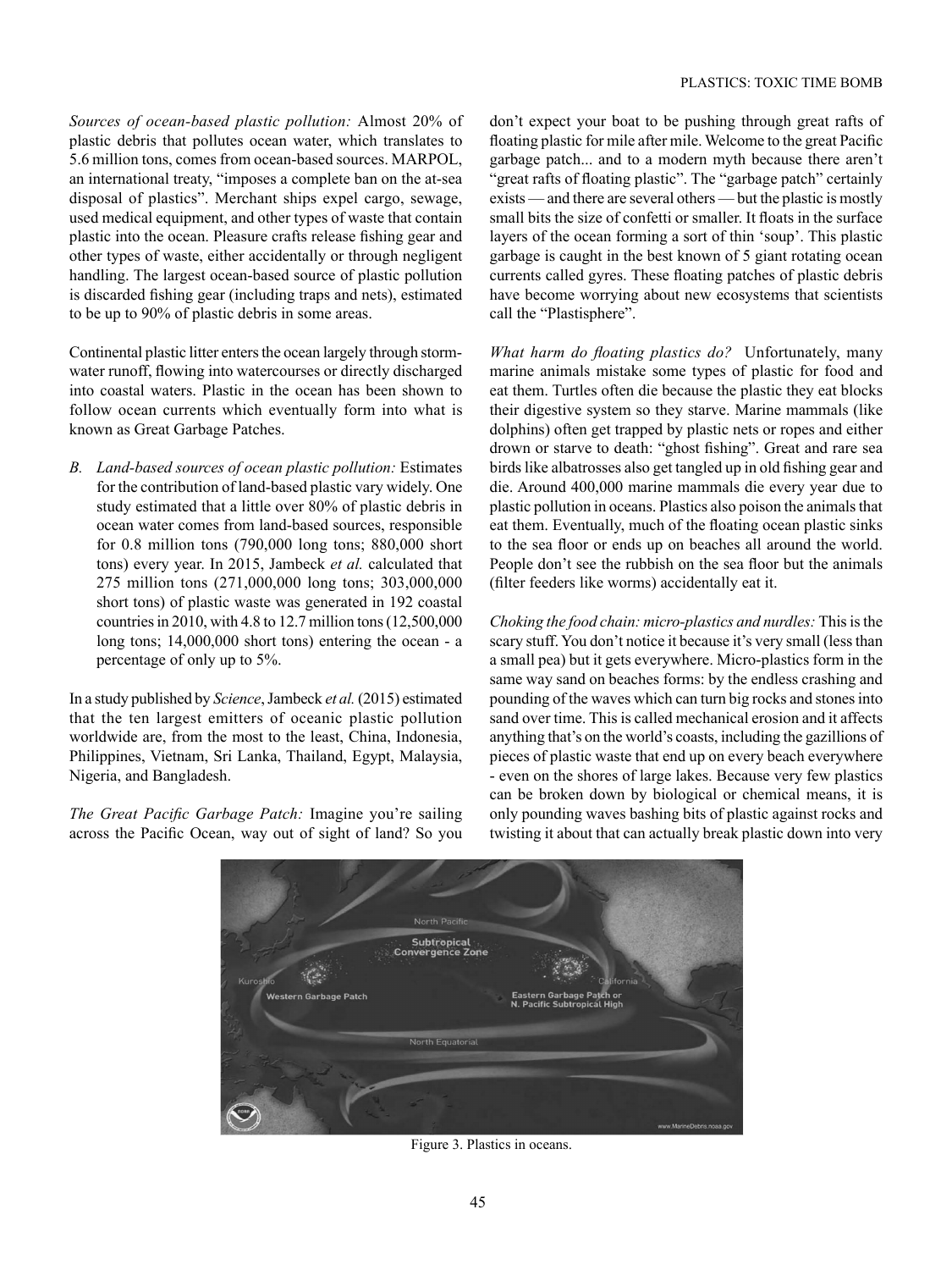small pieces — about the size of sand grains. On the land, ultraviolet rays from the sun also play a role in breaking down plastics into small pieces (photo degradation).

Another big source of micro-plastics is waste water from washing machines. Tiny fibres from clothes made of synthetic materials get broken off the clothing by the pounding action of the machine and end up in sewage outflows into rivers and seas. And then there are personal care products like scrubs and peels many of which contain plastic particles which also end up in the sea.

*Nurdles* are another type of tiny plastic that cause serious problems. They sound vaguely cute, like cartoon characters, but they are not imaginary. They are tiny beads — smaller than a soybean — which is the raw materials of plastic production, ready to be molded into anything from bags to toys. Accidents happen and many nurdles escape, typically from container ships carrying them around the world. And so nurdles are now a significant source of ocean and beach pollution and share all the unpleasant properties of other micro plastics.

Micro-plastics are made of all the main types of plastics used by people: polyethylene (polythene), polyethylene terephthalate (PET), PVC or polystyrene. They don't get removed by wastewater treatment plants and so — they end up in the ocean. Plastic is here to stay: Nearly every piece of plastic ever made — and thrown away — still exists today because there is no organism that can break it down completely.

Like other types of plastic, these micro-plastics don't go away. They build up in the sand and mud of coastlines and on the sea floor. Where there are sand dunes, the wind will blow them inland so they become part of the soil. They don't decay because plastics don't do that. But they do enter the food chain. Because micro-plastics (including nurdles) seem like food to the myriad little animals, that normally filter-feed in sand and mud, they get eaten by them. But they are not food and can block up the animals' digestive systems so they starve to death.

These tiny sea creatures (like worms, mollusks and crustaceans at the bottom of the food chain are very sensitive to toxic substances (like plasticizers) and these toxins then pass up the food chain… and humans are at the top of the chain! Scientists don't yet know much about the damage was done by these 'invisible' microplastics but suspect that they will turn out to be serious. They already know that microplastics can 'suck up'and carry with them toxic chemicals (*e.g*. persistent organic pollutants, POPs). These man-made chemicals already pollute the oceans.

So humans have to do something to stop plastic pollution. Just a century ago, there was no plastic and no pollution problem. Now it's everywhere — in the ocean, on every coastline, on the sea floor and blowing in the wind to eventually wind up on city streets, parks, trees, fences and farmland.

*Effects of plastic on humans:* Due to the use of chemical additives during plastic production, plastics have potentially harmful effects that could prove to be carcinogenic or promote endocrine disruption. Humans can be exposed to these chemicals through the nose, mouth, or skin. Though the level of exposure varies depending on age and geography, most humans experience simultaneous exposure to many of these chemicals.

Average levels of daily exposure are below the levels deemed to be unsafe, but more research needs to be done on the effects of low dose exposure on humans. A lot is unknown on about how severely humans are physically affected by these chemicals. Some of the chemicals used in plastic production can cause dermatitis upon contact with human skin.

In many plastics, these toxic chemicals are only used in trace amounts, but significant testing is often required to ensure that the toxic elements are contained within the plastic by inert material or polymer. It can also affect humans because it may create an eyesore that interferes with the enjoyment of the natural environment.

*Plastic, in short, is poison:* Hailed as a wonder material when the first synthetic polymer, Bakelite, was developed using fossil fuels in 1907, plastic had made so much possible, from the way we manufacture to making our lives faster and more convenient. However its usage as a single-use product and our reliance on it, as well as our failure to recycle or reuse it properly has made it a nightmare material. This is because plastic is persistent. It does not biodegrade and disappear. It becomes brittle over time and degrades into smaller and smaller pieces, known as microplastic. Every piece of plastic ever made is still around, and may well be for the next few thousand years, either in the ocean or as a toxic time bomb in the landfill.

Plastic leaches chemicals, such as BPA, which mimics estrogens, and has been linked to low sperm counts and infertility in men, as well as breast and prostate cancer. In the ocean, plastic also attracts persistent organic pollutants, which are naturally occurring toxins. These accumulate over time, meaning that any ingested pieces pass the toxins on the creature that has eaten them. This can travel up the food chain to us.

Clinical significance: Due to the pervasiveness of plastic products, most of the human population is constantly exposed to the chemical components of plastics. 95% of adults in the United States have had detectable levels of BPA in their urine. Exposure to chemicals such as Bisphenol A (BPA) has been correlated with disruptions in fertility, reproduction, sexual maturation, and other health effects.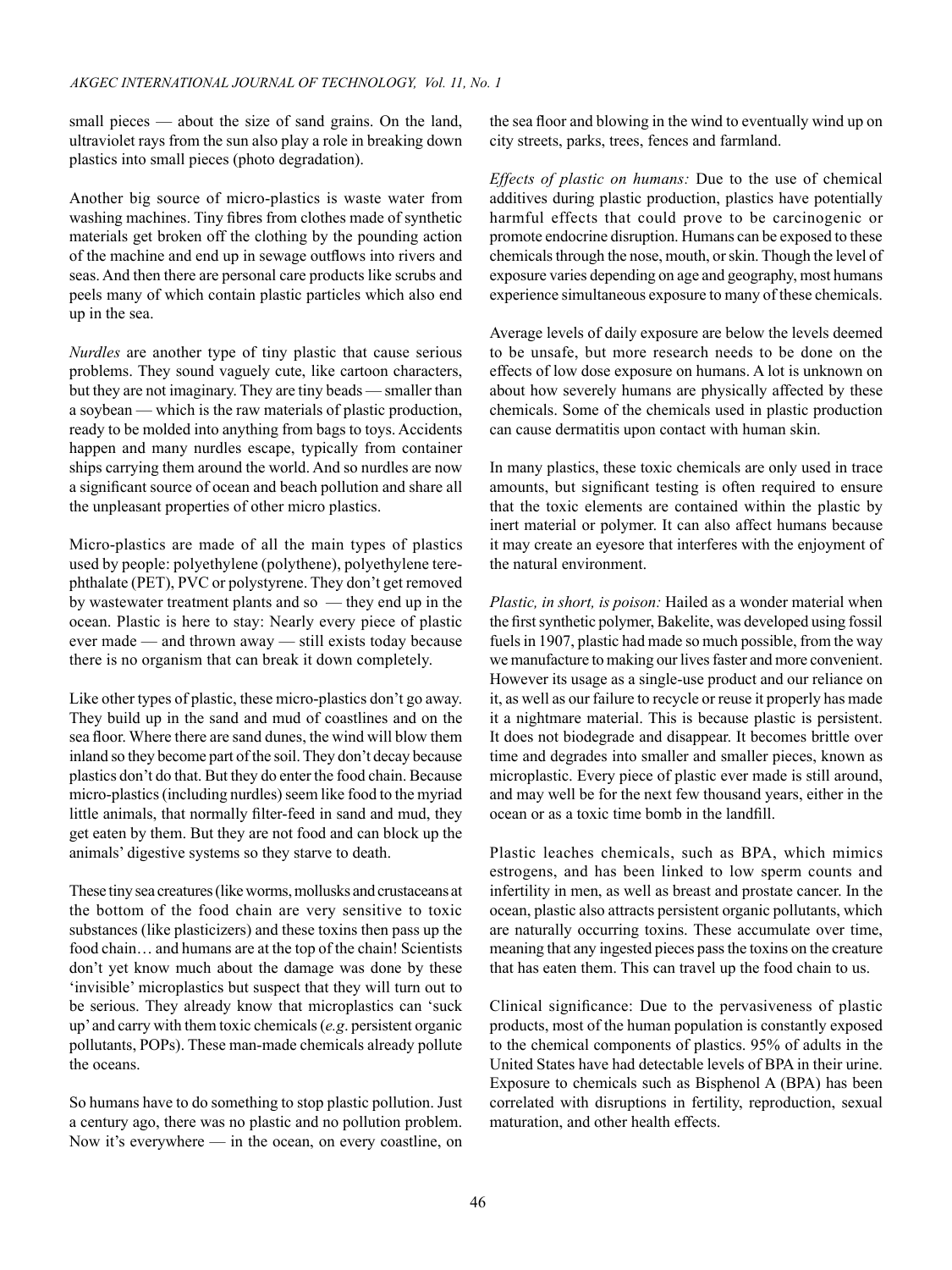*Thyroid hormone axis:* Bisphenol A affects gene expression related to the thyroid hormone axis, which affects biological functions such as metabolism and development. BPA can decrease thyroid hormone receptor (TR) activity by increasing TR transcriptional core pressor activity. This then decreases the level of thyroid hormone binding proteins that bind to triiodothyronine. By affecting the thyroid hormone axis, BPA exposure can lead to hypothyroidism.

*Sex hormones:* BPA can disrupt normal, physiological levels ofsex hormones. It does this by binding to globulinsthat normally bind to sex hormones such as androgens and estrogens, leading to the disruption of the balance between the two. BPA can also affect the metabolism or the catabolism of sex hormones. It often acts as an anti androgen or as estrogen, which can cause disruptions in gonadal development and sperm production.

*Impacts of Styrofoam on health:* Styrofoam items contain toxic chemicals such as styrene and benzene. Both are considered carcinogenic and can lead to additional health complications, including adverse effects on the nervous, respiratory and reproductive systems, and possibly on the kidneys and liver. Several studies have shown that the toxins in Styrofoam containers can transfer to food and drinks, and this risk seems to be accentuated when people reheat the food while still in the container. In low-income regions, domestic waste - including plastics - is often burnt for heating and/or cooking purposes, exposing largely women and children to prolonged toxic emissions. Illegal disposal practices of plastics often take the form of open burning, accentuating the release of toxic gases that include furans and dioxins.

Research has shown that in developed as well as in developing countries, littering of plastic bags and Styrofoam containers can lead to perceived 'welfare losses' associated for instance to the



Figure 4. Negative impact of Styrofoam.

visual disamenity of a park being contaminated with litter. This increases the indirect social costs of plastic pollution.

In developing countries with inadequate solid waste management regulations, plastic bag litter can aggravate pandemics. By blocking sewage systems and providing breeding grounds for mosquitoes and other pests, plastic bags raise the risk of transmission of vector-borne diseases such as malaria.

World Health Organization (WHO), United Nations sister agencies and thousands of communities and organizations celebrated World Environment Day with theme "Beat plastic pollution" in 2018 – a call for action for the world to work together to address one of the great environmental challenges of our time and raise global awareness of the need to reduce the heavy burden of plastic pollution on people's health and the threat it poses to the environment and wildlife.

While the world has derived great benefit from the use of plastics, which have transformed people's everyday lives, the negative ecological effects and adverse impact on health from their misuse and overuse cannot be overlooked. Plastic remains in the environment for a long time, it cannot biodegrade, only break down into smaller and smaller pieces.

When plastics decompose they release chemicals that are hazardous to health, the environment and wildlife. Some of the chemicals released when plastic-containing waste is burned are carcinogenic, such as dioxin – the common name for a group of toxic chemicals. Dioxin is toxic to humans and when inhaled through exposure to fumes can accumulate in the human body and transmitted from mothers to babies via the placenta. Dioxin attached to dust also falls onto waterways and crops.

*Effects of plastic on animals:* Plastic pollution has the potential to poison animals, which can then adversely affect human food supplies. Plastic pollution has been described as being highly detrimental to large marine mammals, described in the book *Introduction to Marine Biology* as posing the 'single greatest threat' to them. Some marine species, such as sea turtles, have been found to contain large proportions of plastics in their stomach. When this occurs, the animal typically starves, because the plastic blocks the animal's digestive tract. Sometimes marine mammals are entangled in plastic products such as nets, which can harm or kill them.

*Holy Cow or Plastic Cow?* Since plastic bags and other plastic items have invaded our lives, almost all garbage and food waste are disposed off in plastic bags. These bags spill out either on the road or from municipality dustbins. Since the plastic bags are knotted at the mouth, cows, unable to undo the knot, eat food leftovers including the plastic.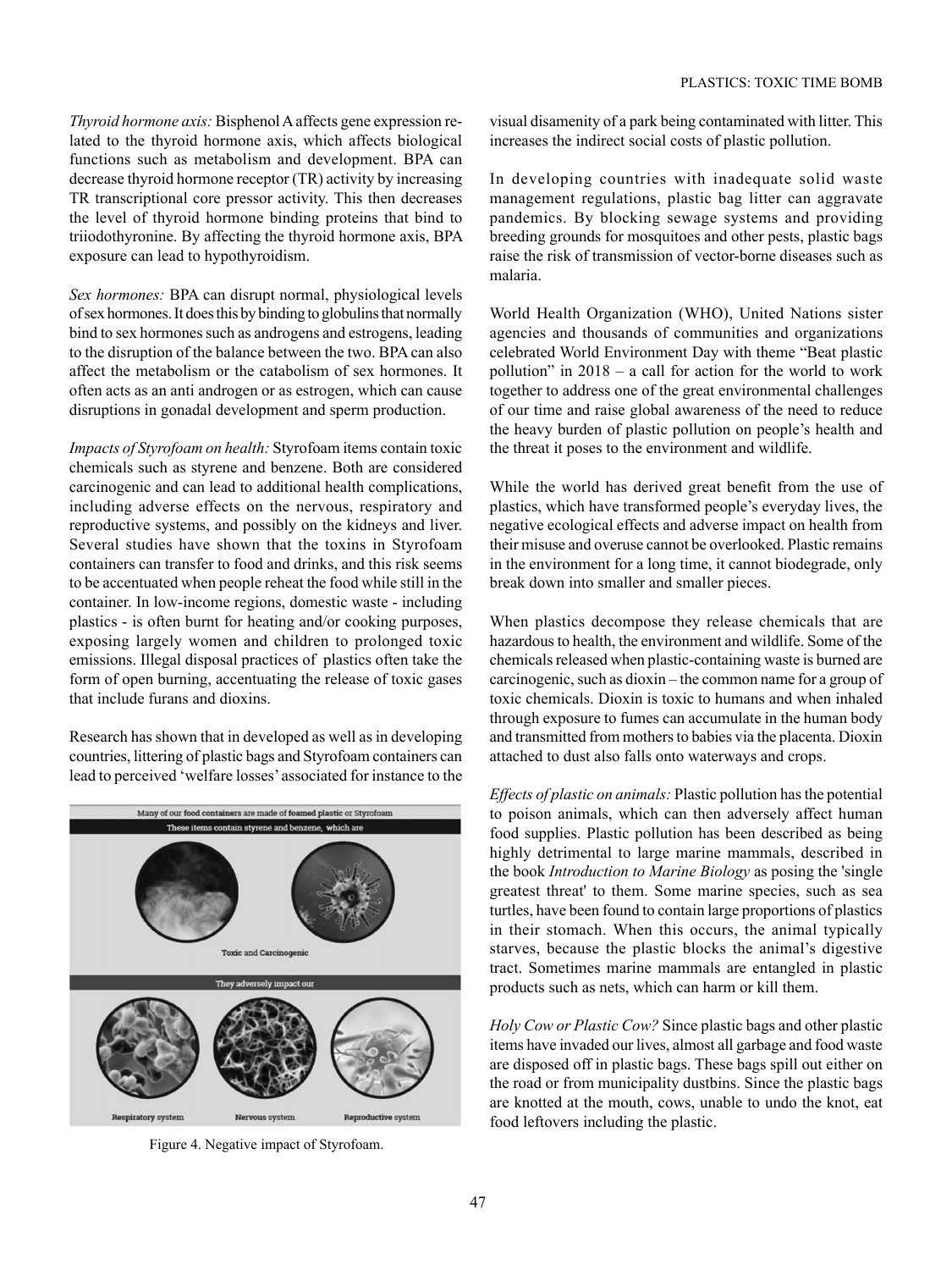India has an open garbage system, which means open garbage bins on the roads overflowing with stinking waste. Dogs, monkeys, pigs, rats and cows eat whatever they can find to survive. In cities and towns, large numbers of cows on the roads eat from garbage bins, foraging for fruit, vegetable leftovers, anything edible and anything smelling like food.

# IV. THE UGLY FACE OF PLASTIC POLLUTION

Plastic is lightweight, durable — and widly popular. We've produced 8.3 billion metric tons of the material since mass production began in the 1950s. Because it doesn't easily biodegrade, much of what we've made now lives in landfills. Rubbish pickers there hunt for recyclable plastics to earn a living. But a lot of plastic also ends up in the ocean.

Some 90 percent of plastic enters marine habitats via just 10 rivers: The Yangtze, the Indus, Yellow River, Hai River, the Nile, the Ganges, Pearl River, Amur River, the Niger, and the Mekong. These rivers run through highly populated areas with a lack of adequate waste disposal infrastructure.

Though plastic is highly durable and can be used for products with a long lifespan, such as furniture and piping, about 50 percent goes to disposable products, including single-use cutlery and six pack rings that end up in the natural environment. Animals, like penguin, are in danger of becoming entangled and dying as a result.

Other animals mistake the material for food. According to one study of 34 seabird species in northern Europe, Russia, Iceland, Svalbard, the Faroe Islands, Scandinavia and Greenland, 74 percent had ingested plastic. Eating the material can lead to organ damage and blockages in the gut.

*Visible and invisible plastic*: Trillions of tiny particles less than 5 mm in diameter are found floating around in seas. These particles end up in the food chain. Sea plankton, which are an important source of food for fish and other marine animals, have been filmed eating them.

*An end in sight?* Tentative measures to cut down on disposable plastic have already been taken in some African countries with bans on plastic bags, while the European Union is looking into prohibiting single-use plastic products. But if current trends continue, scientists believe there will be 12 billion metric tons of plastic on the planet by 2050.

## V. CONCLUSION

The world with almost more than 200 countries is suffering from the curse of plastic pollution. The world is waking up to a crisis of ocean plastic. The world has a plastic pollution problem and it's snowballing—but so is public awareness and action. Not long ago, shopping bags, cartons, bottles, cutlery, crockery, clothes, shoes and millions of other items of daily use were not made of that amazing range of synthetics usually referred to as plastic. From polystyrene celluloid, viscose rayon and cellophane to PVC, acrylics, polyurethane, Teflon, nylon and neoprene, the world appears terminally addicted to plastic.

Most of India's states have banned plastic use. As on date, twenty five Indian states/ UTs (complete ban in 20 states/ UTs, a partial ban in five states) now have some forms of a ban polythene carry bags, but implantation is often lax, and plastic which takes hundreds of years to decompose-continues to be used.

In the last decade, dozens of national and local governments around the world have adopted policies to reduce the use of disposable plastic. And the number continues to grow. Africa stands out as the continent where most countries have adopted a total ban on the production and use of plastic bags. Of the 25 African countries that have banned the bags, more than half have done so in the last four years alone.

To curb the use of plastic in countries around the world, various initiatives have been taken in different countries. United Nations Environment Program has issued "Single-Use Plastics: A Roadmap for Sustainability".

In this paper, the love for the plastics and also its ecological, economic and eco-toxicological effects was explained with the following points: An overview of plastic, Plastic population on earth, Categories of plastics (Thermoplastics and Thermosets) and their single-use applications, Seven different types of plastics, End of plastic life, The Journey of products at endof-life, Plastics on land, water, soil, and air, Effects of plastic on humans, health, and animals, etc.

Recently, authors published their book, *Let's move towards Being Plastic Free: One Thought Solution to Beat Plastic Pollution",* Inkart Publishing, ISBN: 978-93-89808-15-5.

## **REFERENCES**

- [1] Plastic Waste Management (Issues, Solutions and Case Studies), Swachh Bharat Mission (Urban), Ministry of Housing and Urban Affairs, www.mohua.gov.in, March 2019
- [2] Single-Use Plastics: A Roadmap for Sustainability, United Nations Environment Program, 2018
- [3] Fact Sheet on plastic waste in India, http://www.teriin.org/event/ tericelebrates-world-environment-day-2018.
- [4] The Plastic Waste Management Rules, 2016 Published in the Gazette of India, Part-II, Section-3, Sub-section (i), Ministry of Environment, Forest and Climate Change, Govt. of India.
- [5] Discussion paper: Challenges and opportunities plastic waste management In India, TERI with MOEFCC and UNEP. This Discussion Paper, released by the Ministry of Environment, Forests and Climate Change on World Environment day 2018.
- [6] Pratibha Singh and a talk on plastic became life on Lok Sabha TVviahttps://www.youtube.com/watch? v=TGbqkDVMsBs&t=29s.
- [7] Alexander Paul, 'New York City Tries to Ban Styrofoam: It's Déjà Vu All Over Again'. Huffington Post, 25 October. https://www.huffingtonpost.com/entry/new-york-citytries-to-ban-styrofoam-its-%C3%A9j%C3%A0-vu\_ us\_59f08cefe4b02ace788ca8ea, 2017.